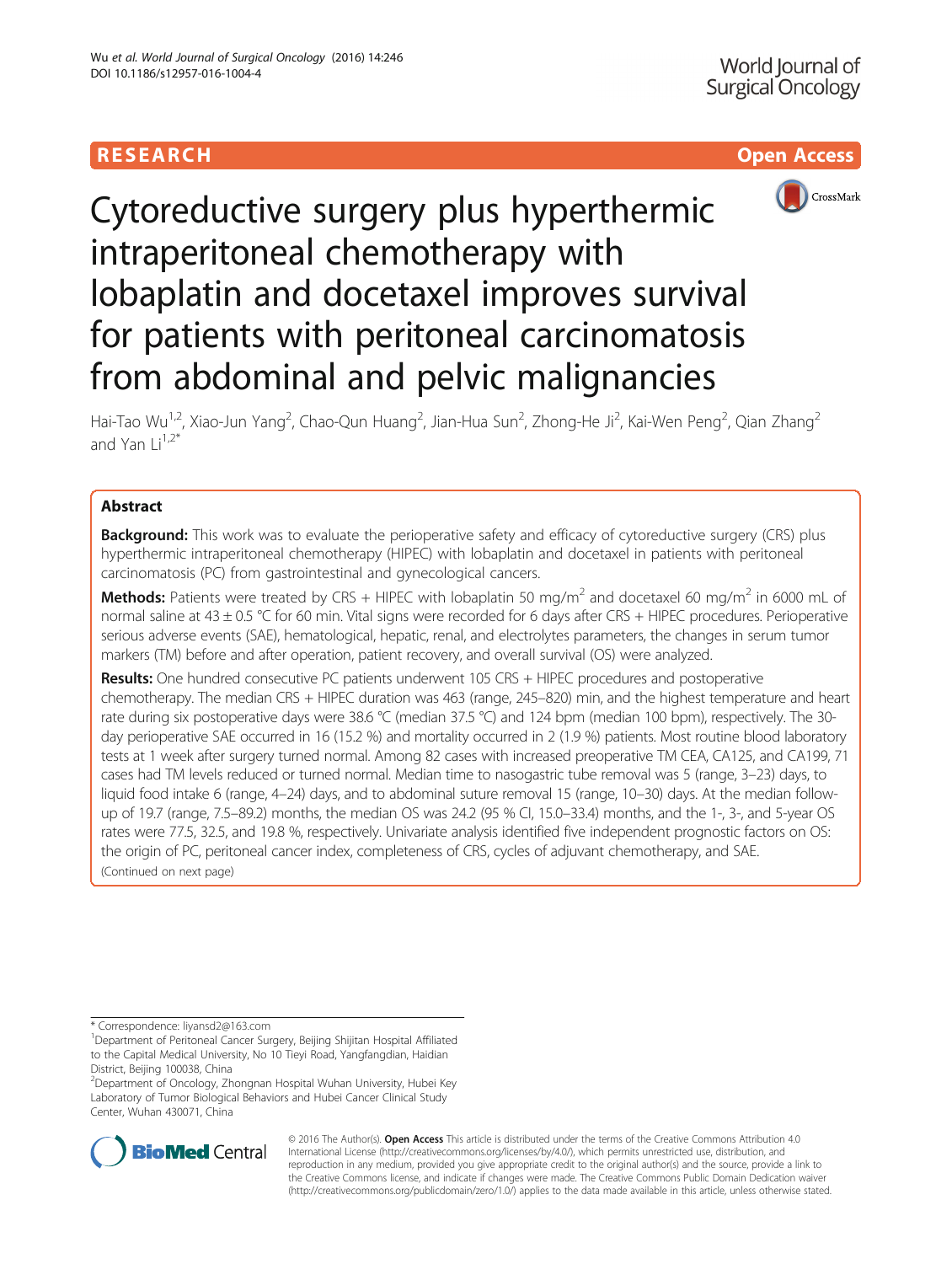# (Continued from previous page)

Conclusions: CRS + HIPEC with lobaplatin and docetaxel to treat PC is a feasible procedure with acceptable safety and can prolong the survival in selected patients with PC.

**Trial registration:** ClinicalTrials.gov, [NCT00454519](http://www.clinicaltrials.gov/ct2/show/NCT00454519)

Keywords: Lobaplatin, Docetaxel, Peritoneal carcinomatosis, Cytoreductive surgery, Hyperthermic intraperitoneal chemotherapy

# Background

The locoregional progression of gastrointestinal and gynecological malignancies such as gastric cancer (GC), colorectal cancer (CRC), ovarian cancer (OC), primary peritoneum carcinomatosis (PPC), pseudomyxoma peritonei (PMP), malignant peritoneal malignancies (MPM), frequently results in peritoneal carcinomatosis (PC), characterized by the presence of tumor nodules of various size, number, and distribution on the peritoneal surface, with significant negative impact on both survival and quality of life, due to refractory ascites, progressive intestinal obstruction, and unrelieved abdominal pain. The traditional therapies for PC include systemic chemotherapy, palliative surgery, and best support care, without any hope of cure. PC patients have a very poor prognosis with median survival less than 6 months [[1, 2](#page-11-0)].

With better understanding of the tumor biological behaviors and advances in treatment technologies, the landscape of PC has changed remarkably, in that PC is regarded as locoregional disease rather than widespread terminal condition. Over the past decades, novel therapeutic approaches to PC have emerged, combining cytoreductive surgery (CRS) plus hyperthermic intraperitoneal chemotherapy (HIPEC), which integrate the advantages of surgically removing the bulky visible tumor burden and regional hyperthermic chemotherapy eradicating micrometastases and invisible free cancer cells [[3\]](#page-11-0).

Hyperthermia and chemotherapy have synergistic effects, which is significantly enhanced at 42 °C [\[4](#page-11-0)–[6](#page-11-0)]. The chemotherapeutic regimens for HIPEC include cisplatin, carboplatin, oxaliplatin, fluorouracil, mitomycin, paclitaxel and docetaxel, among others [[7](#page-11-0)–[9\]](#page-11-0). A study of antitumor drugs has been conducted because of the success of cisplatin. Forty years after the discovery of the biological activity of cisplatin for the first time, oxalipaltin and carboplatin as routine chemotherapeutics are widely used in clinical application today, while nedaplatin, heptaplatin, and lobaplatin have only been authorized, respectively, in Japan, South Korea, and China [[10\]](#page-11-0). Though the response rate for first-line carboplatin and paclitaxel is 70 to 80 %, this approach still yields poor results and overall 5-year survival rate is less than 30 % [[8\]](#page-11-0). Lobaplatin is a third-generation platinum compound, which has demonstrated various advantages, including potent antineoplastic activity, no significant

nephrotoxicity or neurotoxicity [\[11\]](#page-11-0), no cross-resistance with cisplatin [[12\]](#page-11-0), and relative molecular mass larger than other platinum drugs with the advantage of pharmacokinetics in intraperitoneal chemotherapy. Docetaxel is a semisynthetic compound in the taxane class of anticancer drugs. Although thought to operate through the same mechanism of action as paclitaxel by limiting microtubule depolymerization, the antimicrotubule depolymerization capacity of docetaxel is twice as much as paclitaxel. Moreover, docetaxel has been found to have different spectra of activity and incomplete cross-resistance.

Phase I/II clinical trials of lobaplatin in combination with docetaxel have demonstrated acceptable safety and efficacy for a variety of malignant solid tumors [[13, 14](#page-11-0)]. Several basic researches have suggested that lobaplatin and docetaxel prove synergistic antineoplastic effects when used in combination [\[15\]](#page-11-0). Therefore, we summarize the clinical results of CRS + HIPEC with lobaplatin and docetaxel to treat PC at our center.

# **Methods**

# Patient selection

This study included 100 consecutive patients of PC treated by 105 CRS + HIPEC procedures from January 2008 to June 2015, including 41 patients from CRC, 30 from GC, 16 from OC and PPC, and 13 from PMP. Major clinicopathological characteristics of the patients are listed in Table [1.](#page-2-0) The evaluations and major inclusion and exclusion criteria were reported previously [\[16](#page-11-0)].

# CRS + HIPEC procedure

A designated team of surgical oncologists, anesthesiologists, and operating room staff focusing on PC therapy performed CRS + HIPEC procedure, with detailed description reported previously [\[7, 16\]](#page-11-0). Before being anesthetized, the Expression Sequential Compression System Vascular Refill Detection device was wrapped to both legs of the patient in order to prevent deep venous thrombosis because of longer operation time. The abdominal exploration was conducted under general anesthesia and stable hemodynamic monitoring, through a midline xyphoidpubic incision. Once the abdominal wall was open, detailed assessment of PC was carried out, recording the size and distribution of tumor nodules, and the quantity and quality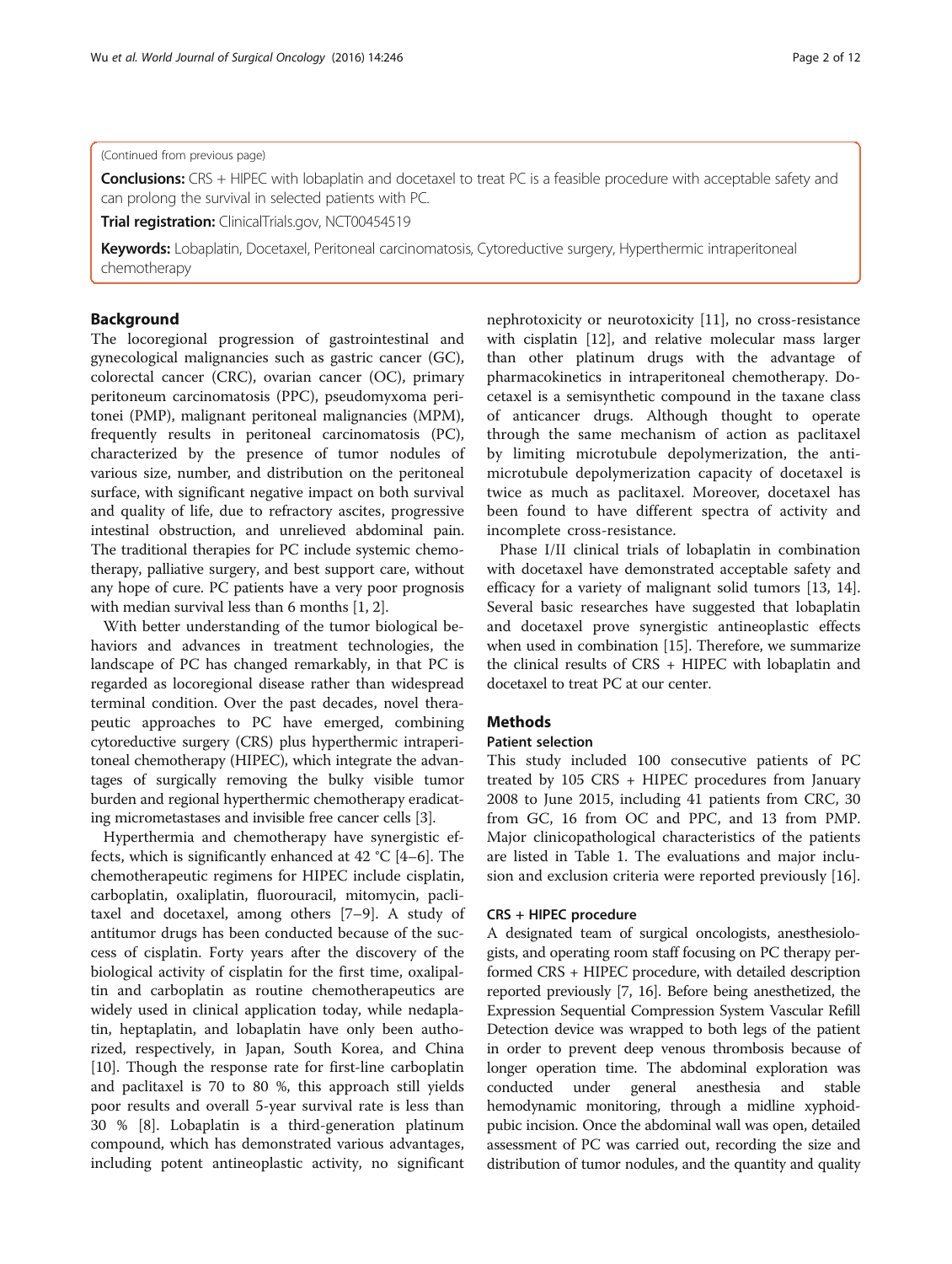<span id="page-2-0"></span>Wu et al. World Journal of Surgical Oncology (2016) 14:246 **Page 3 of 12** Page 3 of 12

Table 1 Major clinicopathologic characteristics of the 100 PC patients

| Items                                                | Value, <i>n</i> (%) |
|------------------------------------------------------|---------------------|
| Gender                                               |                     |
| Male/female                                          | 41 (41)/59 (59)     |
| Age (years)                                          |                     |
| $<\!\!60/\!\!\geq$                                   | 71 (71)/29 (29)     |
| Median KPS score (range)                             | 70 (60-90)          |
| Primary tumor                                        |                     |
| Carcinoma of the stomach                             | 30 (30)             |
| Carcinoma of the colorectum                          | 41 (41)             |
| Pseudomyxoma peritonei                               | 13 (13)             |
| Carcinoma of ovary and primary peritoneum            | 16 (16)             |
| Histopathology                                       |                     |
| Adenocarcinoma, poorly/intermediately differentiated | 44 (44)             |
| Undifferentiated carcinoma                           | 3(3)                |
| Myxoadenocarcinoma and signet-ring cell carcinoma    | 26 (26)             |
| Serous adencarcinoma                                 | 14 (14)             |
| Pseudomyxoma peritonei                               | 13 (13)             |
| Neoadjuvant chemotherapy                             |                     |
| Yes/no                                               | 47 (47)/53 (53)     |
| PC timing <sup>a</sup>                               |                     |
| Synchronous/metachronous                             | 80 (80)/20 (20)     |
| PCI scores <sup>a</sup>                              |                     |
| ≤20/>20                                              | 44 (44)/56 (56)     |
| Median PCI scores (range)                            | $22(3-39)$          |
| Ascites at surgery <sup>b</sup>                      |                     |
| ≤1000 mL/>1000 mL                                    | 63 (63)/37 (37)     |
| Surgical procedures-organ resection                  |                     |
| Partial/total gastrectomy                            | 24 (24)             |
| Resection of jejunum                                 | 4(4)                |
| Resection of ileum                                   | 12 (12)             |
| Resection of ileocecus                               | 32 (32)             |
| Ascending colectomy                                  | 27 (27)             |
| Transverse colectomy                                 | 32 (32)             |
| Descending colectomy                                 | 12 (12)             |
| Sigmoidectomy                                        | 16 (16)             |
| Rectectomy                                           | 29 (29)             |
| Resection ovarian/fallopian tube                     | 29 (29)             |
| Hysterectomy                                         | 15 (15)             |
| Partial hepatectomy                                  | 2(2)                |
| Splenectomy                                          | 11 (11)             |
| Cholecystectomy                                      | 11 (11)             |
| Number of organ resected <sup>a,c</sup>              |                     |
| 1-3 resections                                       | 59 (67.1)           |
| 4-7 resections                                       | 23 (26.1)           |
| 8-12 resections                                      | 6(6.8)              |

|                      |  | Table 1 Major clinicopathologic characteristics of the 100 PC |  |  |
|----------------------|--|---------------------------------------------------------------|--|--|
| patients (Continued) |  |                                                               |  |  |

| Peritonectomy <sup>a</sup>                                  |                     |
|-------------------------------------------------------------|---------------------|
| Greater/lesser omentum                                      | 92 (92)             |
| Left diaphragmatic copula                                   | 15(15)              |
| Right diaphragmatic copula                                  | 38 (38)             |
| Right colon gutter                                          | 41 (41)             |
| Left colon gutter                                           | 42 (42)             |
| Liver round ligament/sickle ligament                        | 53 (53)             |
| Douglas/rectovesical pouch                                  | 49 (49)             |
| Anterior wall peritoneum                                    | 40 (40)             |
| Pelvic peritoneum                                           | 58 (58)             |
| Mesenteric fulguration                                      | 66 (66)             |
| Peritoneal resection area <sup>a</sup>                      |                     |
| 1-3 resections                                              | 44 (44)             |
| 4-6 resections                                              | 16 (16)             |
| 7-12 resections                                             | 40 (40)             |
| CC scores <sup>a</sup>                                      |                     |
| $\Omega$                                                    | 30(30)              |
| 1                                                           | 32 (32)             |
| $2 - 3$                                                     | 38 (38)             |
| Number of anastomosis <sup>a</sup>                          |                     |
| None or ostomy only                                         | 25 (25)             |
| $=1/>1$                                                     | 35 (35)/40 (40)     |
| Postoperative chemotherapy mode <sup>d</sup>                |                     |
| $SC/SC + IP$                                                | 31 (38.3)/50 (61.7) |
| Postoperative chemotherapy cycles                           |                     |
| $<\!6/\geq 6$                                               | 49 (49)/51 (51)     |
| Median postoperative chemotherapy cycles (range)            | $6(1-12)$           |
| Median postoperative SC/IP + SC cycles (range) <sup>d</sup> | $5(1-12)/6(1-12)$   |
| Median duration of ICU (hours) (range)                      | 22 (11-94)          |
| Median duration of hospitalization (days) (range)           | 20 (10-76)          |
| Median follow-up (months) (range)                           | 19.7 (7.5-89.2)     |
|                                                             |                     |

<sup>a</sup> According to the first surgery

**b**Five patients each underwent two operations

<sup>c</sup>12 patients without organ resection

<sup>d</sup>19 patients without any postoperative chemotherapy

PC peritoneal carcinomatosis, KPS Karnofsky performance score, PCI peritoneal

cancer index, CC completeness of cytoreduction, SC systemic chemotherapy, IP intraperitoneal chemotherapy, ICU intensive care unit

of ascites, to calculate the peritoneal cancer index (PCI) according to the principle by Sugarbaker [\[17\]](#page-11-0). Then maximal CRS was conducted to remove the primary and metastatic tumor with acceptable margins, any involved adjacent structures, regional lymph nodes, and peritonectomy where peritoneal surfaces were involved by tumor [\[17](#page-11-0)]. The completeness of cytoreduction (CC score) was determined according to Sugarbaker's criteria [[18](#page-11-0)] before HIPEC. CC-0 indicates no residual peritoneal disease after CRS; CC-1 represents less than 2.5 mm of residual disease;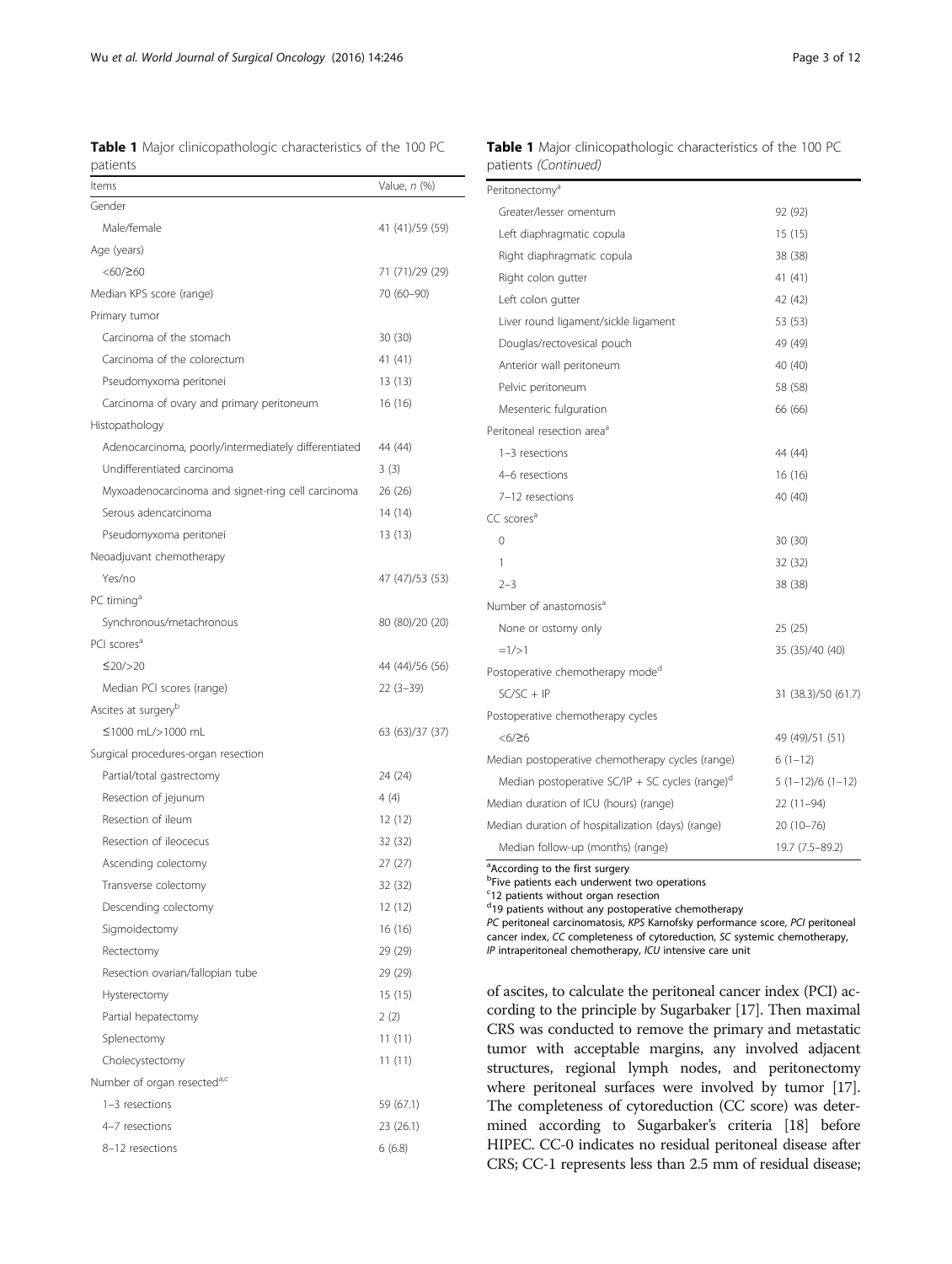CC-2 means residual tumor between 2.5 mm and 2.5 cm; and CC-3 indicates more than 2.5 cm of residual tumor or the presence of a sheet of unresectable tumor nodules.

After CRS, abdominal cavity was sufficiently open by Mediflex Surgical Products and all-layer surgical incision protector covered the open abdomen in order to keep the temperature stable and avoid chemotherapy drugs diffusing into the air before HIPEC, because the open coliseum technique was thought to provide optimal thermal homogeneity and spatial diffusion [\[17\]](#page-11-0), with 50 mg/  $m<sup>2</sup>$  of lobaplatin and 60 mg/m<sup>2</sup> of docetaxel each dissolved in 3 L of saline. When the perfusion saline was kept at  $43.0 \pm 0.5$  °C and monitored with temperature sensors on real time by an automatic hyperthermia chemotherapy perfusion device (ES-6001, Wuhan E-sea Digital Engineering, Wuhan, China), the perfusion solution was infused at a rate of 400 mL/min. The total HIPEC time was 60 min. After HIPEC, the perfusion solution in the peritoneal cavity was withdrawn by the suction. Then the operation field was checked again for any suspected mishaps. The anastomoses were made to restore the continuity of the digestive tract. Routine colostomy was not performed, but in patients with extensive pelvic resections of the sigmoid colon, rectum, uterus, and bladder, colostomy was made. Then drainage tubes were placed at appropriate sites of anastomosis and depending on the type of primary operation. The incision was closed with a tension-reduced suture, and patient was transferred to the intensive care unit (ICU) for recovery.

### Postoperative monitoring

All patients were carefully monitored for the following parameters: (1) The changes in body temperature and heart rate were recorded for 6 days after surgery; (2) The complete peripheral blood routine, blood biochemical parameters were examined on the first and seventh postoperative days, and cardio-pulmonary function was monitored, the change in serum tumor markers (TM) before and after operation; (3) Anastomotic leakage, intra-abdominal infection, hemorrhage, intestinal obstruction, and other life-threatening serious adverse events (SAE); (4) Wound healing, including fat liquefaction, incision split, surgical site infection, incisional hernia, time to suture, and drainage tube removal; (5) Postoperative recovery of gastrointestinal and other organs functions, including bowel sound, flatus passage, defecation, time of removing nasogastric tube and urinary catheter, and liquid food intake time; and (6) Survival outcomes.

#### Postoperative chemotherapy and follow-up

Postoperative adjuvant chemotherapy included intraperitoneal chemotherapy (IP) through the IP port

mostly using lobaplatin  $(50 \text{ mg/m}^2, \text{ on day 1, every})$ 21 days) and docetaxel  $(60 \text{ mg/m}^2, \text{ on day 1, every})$ 21 days), and systemic chemotherapy (SC) mainly with irinotecan, leucovorin, and 5-fluorouracil (FOLFIRI) and oxaliplatin, leucovorin, and 5-fluorouracil (FOL-FOX) regimens, all dosed according to body surface area calculation [[17, 19](#page-11-0)]. Platinum combined with docetaxel was used in IP as had been proved to improve OS for PC patients with acceptable safety [[20\]](#page-11-0). IP were given after the patients fully recovered from the operation, and SC was delivered with IP synchronously or alternately. Chemotherapy information was listed in Table [1.](#page-2-0)

All patients underwent routinely postoperative followup with physical examination, chest and abdominopelvic computed tomography, full gastrointestinal contrast media, and serum tumor markers (TM) every 3 months during the first 2 years and then every 6 months thereafter by outpatient consultation or by telephone. The last follow-up was on June 8, 2015, and the overall follow-up rate was 100 %.

#### Statistical analysis and term definition

All data were obtained from a prospectively established database of clinical records, surgical and pathology reports, image examination and laboratory reports, and follow-up records. And data were analyzed by SPSS software for windows, version 19.0 (SPSS Inc., Chicago, IL, USA), with  $P < 0.05$  considered as statistically significant. The numerical data were directly recorded, and the category data were recorded into different categories.

The following study parameters were defined: (1) Perioperative period: from the day of  $CRS + HIPEC$  to day 30 postoperation; (2) Metachronous PC: after the primary tumor had been treated, the patients developed PC during follow-up; (3) Synchronous PC: PC was diagnosed synchronously at first treatment; (4) PCI  $\leq$ 20 was defined as low PCI (LPCI), and PCI >20 was defined as high PCI (HPCI) [\[18](#page-11-0)]; (5) The current research defined CC0-1 as complete cytoreduction and CC2-3 as incomplete cytoreduction [[18\]](#page-11-0); (6) Adverse events: the CRS + HIPEC related complications during the perioperative period, including SAE and other side effects; the former mainly involved life-threatening complications such as intestinal or anastomotic leakage, intestinal obstruction, hemorrhage, and sepsis, and the latter included of anemia, hepatic and renal toxicity, electrolyte disturbance, hypoalbuminemia, myelosuppression, and delayed wound healing, all on the basis of NCI Common Terminology Criteria (CTC) for Adverse Events version 4.0 [[21\]](#page-11-0); (7) Overall survival (OS): the time period from CRS + HIPEC to death as a result of disease for metachronous PC; and the time period from first treatment of PC to death due to synchronous PC.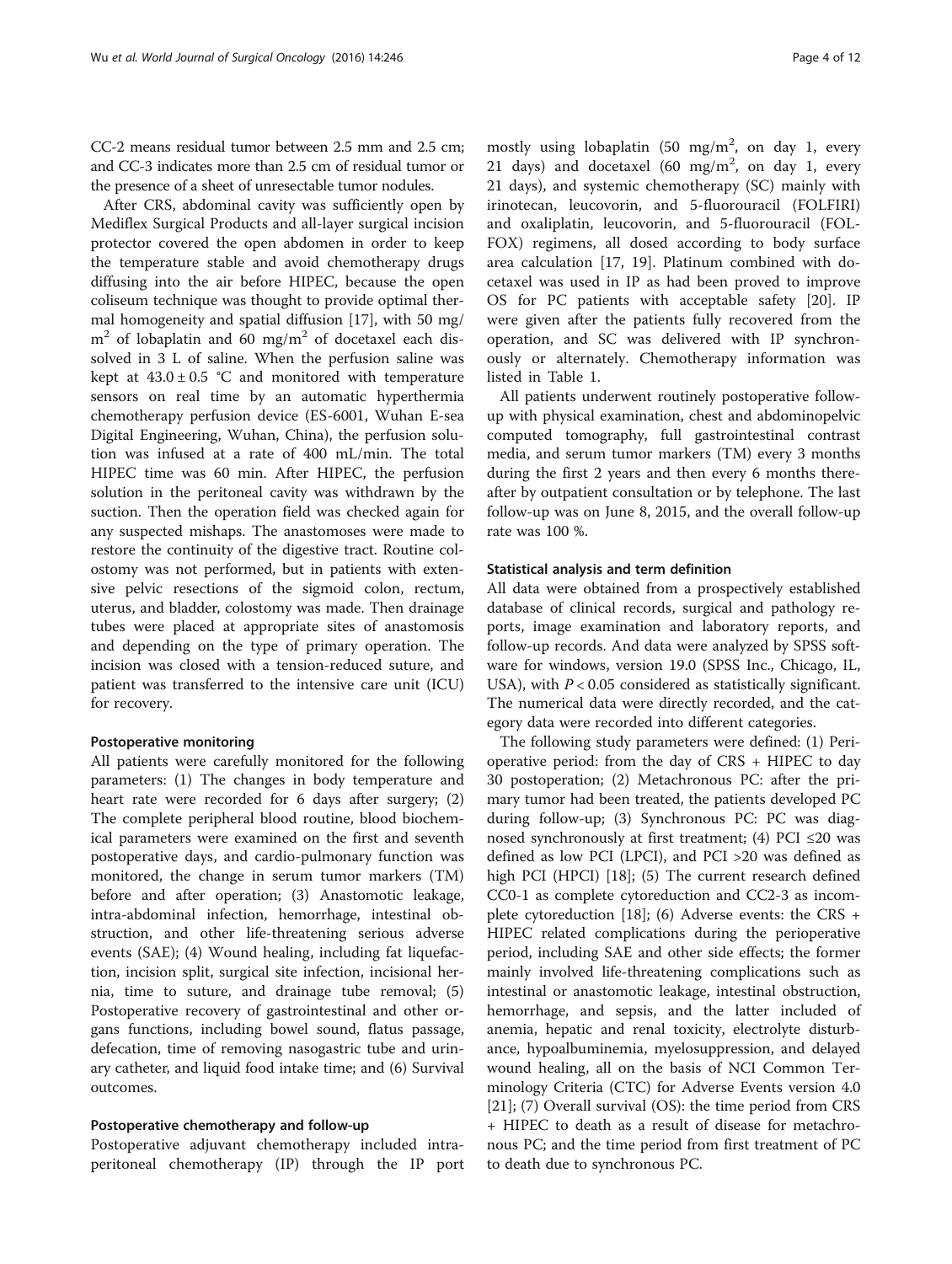# Results

A total of 100 PC patients were treated with 105 CRS + HIPEC procedures, including five patients each receiving two CRS + HIPEC procedures (all of five patients due to tumor recurrence). There were 59 women and 41 men, with a median age of 51 (range, 23–73) years. The median operation time was 463 (range, 245–820) min. During surgery, the median volume of blood loss, ascites, and urine output were 600 (range, 100–4000) mL, 500 (range, 0–4200) mL, and 1200 (range, 200–3350) mL, respectively, and the median transfusion volume of red blood cells, plasma, cryoprecipitation and other fluids were 600 (range, 0–3600) mL, 600 (range, 0–2350) mL, 150 (range, 0–300) mL, and 3500 (range, 300–13,500) mL, respectively. In terms of organ resection, 59 patients received removal of 1-3 organs segments, 23 patients had excisions involving 4-7 organs segments, and 6 patients had resections involving 8–12 organs segments. All patients underwent peritonectomy in more than one area of the peritoneal and pelvic cavity (Table [1](#page-2-0)) and stayed in ICU a median of 22 (range, 11–94) h.

Wound healing was successful in all but three patients who had fat liquefaction. The median time to urinary catheter removal was 3 (range, 2–6) days, to nasogastric tube removal 5 (range, 3–23) days, to fluid food intake 6 (range, 4–24) days, to drainage tube removal 9 (range, 5–69) days, to abdominal sutures removal 15 (range, 10–30) days, and to hospital discharge 20 (range, 10–76) days.

After operation, 30 patients received a median of 5 (range, 1–12) cycles of SC and 51 patients received a median of 6 (range,  $1-12$ ) cycles of PIC + SC procedures. The other patients did not receive adjuvant chemotherapy due to intestinal leakage  $(n = 4)$ , intestinal obstruction ( $n = 2$ ), acute myocardium infraction ( $n = 1$ ), and declining any chemotherapy  $(n = 12)$ .

#### Vital signs during perioperative period

The body temperature and heart rate decreased gradually to normal in a week after  $CRS + HIPEC$ , the number of patients with body temperature exceeding 37 °C were 95, 57, 11, and 1 during the first 4 days after operation (Table 2).

#### Laboratory results during perioperative period

The major laboratory results are listed in Table [3.](#page-5-0) One week before CRS + HIPEC, TM increased in 82 (78.1 %)

of 105 CRS + HIPEC procedures, including cancer antigen 125 (CA125) only increased in 23, carcinoembryonic antigen (CEA) only increased in nine, and cancer antigen 199 (CA199) only increased in three; CEA + CA125 increased in nine, CEA + CA199 increased in nine, CA125 + CA199 increased in ten, and all these three increased in 19. One week after CRS + HIPEC, CEA, CA125, CA199, CEA + CA125, CEA + CA199, CA125 + CA199, and CEA + CA125 + CA199 decreased or returned to normal in 9, 21, 3, 9, 7, 5, 17, respectively, and all of that in 71.

#### Survival analysis

At the median follow-up of 19.7 (range, 7.5–89.2) months for all PC patients in this study, there were 55 (55 %) patients who died, 16 (16 %) survived with tumor, and 29 (29 %) survived without tumor. The 1-, 3-, 5-year OS rates were 77.5, 32.5, and 19.8 %, respectively. The median OS was 24.2 (95 % CI, 15.0–33.4) months (Fig. [1a\)](#page-6-0). The OS comparisons were stratified based on major clinicopathological factors (Table [4\)](#page-7-0). Female patients, age ≥60 years, non-neoadjuvant chemotherapy, synchronous PC, and ascites ≤1000 mL were factors for better OS. The OS of PC patients from PMP, OC + PPC, GC and CRC were not reached, 34.6 (95 % CI, 22.1– 47.1) months, 15.7 (95 % CI, 10.8–20.6) months, and 14.9 (95 % CI, 7.9–21.9) months  $(P = 0.000, \text{log rank})$ test) (Fig. [1b](#page-6-0)), respectively. The median OS for LPCI vs. HPCI was 46.1 (95 % CI, 10.7–81.5) vs. 16.3 (95 % CI, 8.6–24.0) months ( $P = 0.007$ , log rank test) (Fig. [2a\)](#page-8-0). The median OS for CC0-1 vs. CC2-3 was 42.9 (95 % CI, 28.3–57.5) vs. 13.6 (95 % CI, 10.6–15.6) months ( $P =$ 0.000, log rank test) (Fig. [2b](#page-8-0)). The median OS for postoperative chemotherapy ≥6 *vs.* <6 cycles was 31.9 (95 %) CI, 24.1–39.7) months vs. 14.1 (95 % CI, 9.6–18.6) months ( $P = 0.000$ , log rank test) (Fig. [2c\)](#page-8-0). The median OS for non-SAE vs. SAE was 31.2 (95 % CI, 20.5–41.9) months *vs.* 12.2 (95 % CI, 9.5–15.0) months  $(P = 0.007,$ log rank test) (Fig. [2d\)](#page-8-0).

#### Serious adverse events (SAE)

SAE (grades 3–5) occurred in 16 (15.2 %) of 105 CRS + HIPEC procedures (Table [5](#page-9-0)). Five patients developed gastrointestinal obstruction, four gradually recovered by active conservation remedy, and one with severe gastroplegia returned to normal gastrointestinal function 13 days after surgery. Four patients developed intestinal

Table 2 Important monitoring data of 100 PC patients with 105 CRS + HIPEC procedures during the 6 days after surgery

| Index            | Range (median)       |                  |                     |                      |                  |                  |  |  |  |  |
|------------------|----------------------|------------------|---------------------|----------------------|------------------|------------------|--|--|--|--|
|                  | Day                  | Dav 2            | Day 3               | Dav 4                | Day 5            | Dav 6            |  |  |  |  |
| Temperature (°C) | $36.4 - 38.6$ (37.5) | 36.4-38.0 (37.0) | $36.2 - 37.5(36.5)$ | $36.2 - 37.3$ (36.5) | 36.2-37.0 (36.5) | 36.2-36.8 (36.5) |  |  |  |  |
| Heart rate (bpm) | 76-124 (100)         | $65 - 120(84)$   | $62 - 120(80)$      | $60 - 90(75)$        | $60 - 84(72)$    | 60-84 (72)       |  |  |  |  |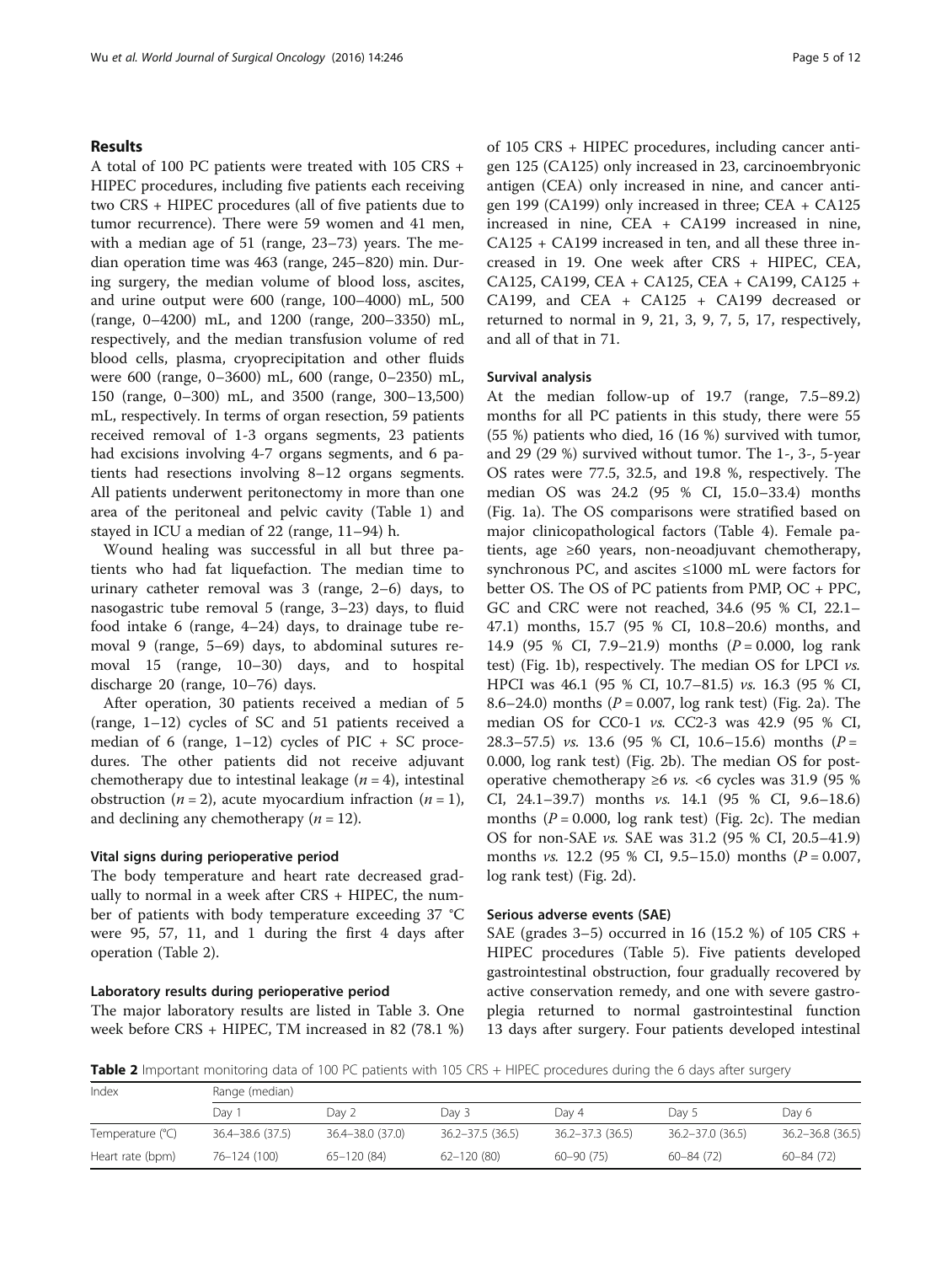Renal function tests

Electrolytes

| Parameter                        | Median (range)         | Normal             |             |
|----------------------------------|------------------------|--------------------|-------------|
|                                  | Day 1                  | Day 7              | value       |
| Peripheral blood test            |                        |                    |             |
| Hemoglobin (g/L)                 | 112.5 (66.0-155.0)     | 116.6 (84.5-151.0) | $120 - 160$ |
| Red blood cell $(x10^9/L)$       | $3.96$ $(2.21 - 5.55)$ | $3.9(3.04 - 4.99)$ | $4 - 5.5$   |
| White blood cell $(x109/L)$      | 9.37 (1.33-21.97)      | 7.74 (4.10-15.60)  | $4 - 10$    |
| Neutrophil count $(x10^9/L)$     | 8.6 (0.83-20.93)       | 5.73 (2.64-12.80)  | $2 - 7$     |
| Platelet count $(x10^9/L)$       | 177 (58-459)           | 213 (93-555)       | $100 - 300$ |
| Liver function tests             |                        |                    |             |
| Aspartate aminotransferase (U/L) | $37(8-310)$            | $13 - 51(22)$      | $0 - 46$    |
| Alanine aminotransferase (U/L)   | $36(11-163)$           | $20(11-50)$        | $0 - 46$    |
| Total bilirubin (µmol/L)         | $16.4(4.5-56.6)$       | $12.6(5.5-24.8)$   | $0 - 25$    |
| Direct bilirubin (µmol/L)        | $5.2(0.3 - 38.2)$      | $3.4(0.1 - 11.1)$  | $0 - 7$     |
| Indirect bilirubon (µmol/L)      | $10.5(2.3-40.0)$       | $9.5(3.3 - 20.0)$  | $1.5 - 18$  |
| Total protein (g/L)              | 50.1 (31.9-67.2)       | 62.5 (46.8-75.8)   | $60 - 80$   |
| Albumin (g/L)                    | 26.1 (10.8-44.3)       | 29.7-47.2 (38.6)   | $35 - 55$   |
| Globulin (g/L)                   | 24 (10.4-35.1)         | 23 (13.8-36.6)     | $20 - 30$   |
| Gamma glutamyl transferase (g/L) | $17(5-132)$            | 40 (10-154)        | $5 - 55$    |
| Alkaline phosphatase (U/L)       | $56(11-135)$           | 76 (36-154)        | $35 - 134$  |

Blood urea nitrogen (mmol/L) 3.7 (0.8–8.0) 4.8 (1.7–10.3) 1.7–7.2 Creatine (μmol/L) 50.5 (22.0–91.9) 56.9 (30.1–97.1) 45–117

 $K^+$  (mmol/L) 3.5–5.5 (3.05–4.84) 4.35 (3.52–5.45) 4.35 (3.52–5.45) 3.5–5.5 Na<sup>+</sup> (mmol/L) 135–145 (125.6–155.5) 138 (125.6–155.5) 138 (132.1–144.0) 135–145 Cl- (mmol/L) 102.3 (93.4–122.4) 100.9 (96.1–113.0) 96–106  $Ca^{2+}$  (mmol/L)  $1.91$  (1.51–2.33)  $2-2.7$  $Mg^{2+}$  (mmol/L) 0.85–1.15 0.85 (0.64–1.14) 0.96 (0.81–1.15) 0.85–1.15

<span id="page-5-0"></span>Table 3 Blood profile and biochemical test results of 100 PC patients with 105 CRS + HIPEC procedures

leakage. The first patient with generalized peritonitis syndrome on postoperative day 4 received a reoperation to repair the anastomosis on postoperative day 10 but failed to repair the leakage and then turned to conservative treatment, the patient survived 2.2 months after the surgery. The second patient developed serious gastricjejunum anastomosis fistula and sigmoid-rectum anastomosis fistula on postoperative day 8, generalized peritonitis, peritoneal abscess formation and septicemia because of Staphylococcus aureus and Candida tropicalis infection, with flushing abdominal cavity, intraperitoneal drainage, antibiotics, and total parenteral nutrition support, the patient survived 2.3 months after the operation. The third patient with generalized peritonitis syndrome on postoperative day 11 then developed septicemia due to gram-negative bacilli; given the above active conservative treatment, the patient survived 24 days after the surgery. The fourth patient developed late-onset mild anastomosis fistula on postoperative day 30 and received

conservative treatment; the patient survived 3 months after the surgery.

Two patients developed severe diarrhea (grade 3) on postoperative days 6 and 8, respectively, received antidiarrheal therapy, restoration of intestinal flora and electrolytes supplementation therapy, and recovered after 15 and 20 days, respectively. Four patients developed septicemia, two of whom were secondary to above anastomosis leakage, and the other two patients were infected with Candida parapsilosis, Enterococcus faecium on postoperative days 10 and 9, respectively, received intensified antiseptic treatments, and these two patients completely recovered in about 8 days. The last SAE case developed acute myocardium infraction on postoperative day 2 and the patient died.

# **Discussion**

CRS + HIPEC as a comprehensive treatment strategy makes the best of surgical resection, locoregional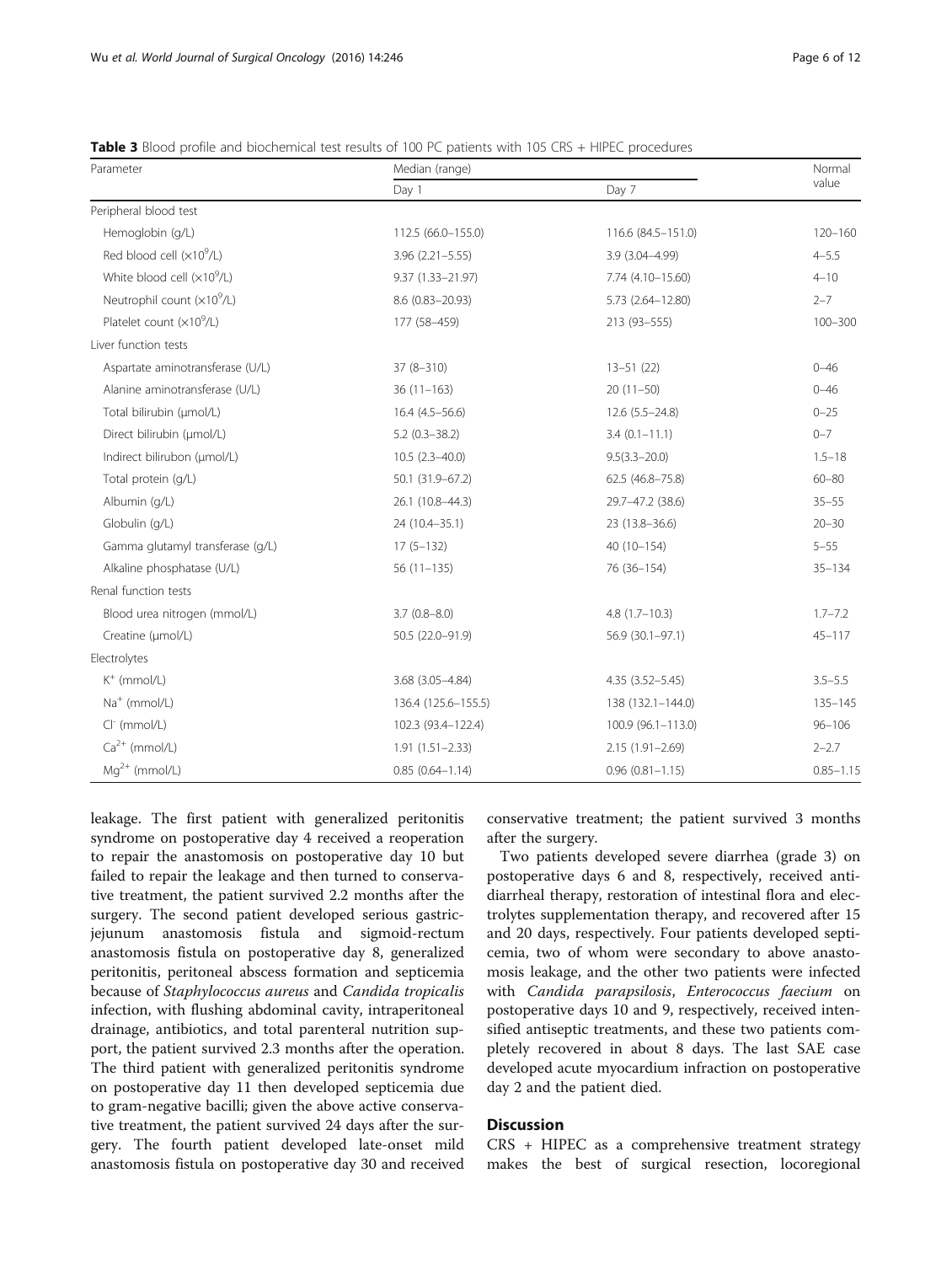<span id="page-6-0"></span>

chemotherapy, hyperthermal therapy, and large volume abdominal perfusion washing by CRS to remove the peritoneal and abdominopelvic visible tumor, and the synergistic effects of HIPEC to eradicate residual tumor nodules, micrometastases, and free cancer cells. So far, it is the most effective strategy to treat PC [[22\]](#page-11-0). We have launched experimental [\[23\]](#page-11-0) and clinical [\[7, 16\]](#page-11-0) studies to prove the safety and effectiveness of CRS + HIPEC for PC. The Netherlands Cancer Institute has proved in colorectal PC patients the 70 % gain in overall survival (22.4 months in the CRS + HIPEC group  $vs.$  12.6 months with standard palliative therapy) and recommends that CRS + HIPEC be the standard treatment model for CRC PC patients [\[22](#page-11-0)]. Spiliotis has conducted a phase III prospective randomized study in recurrent epithelial ovarian cancer and demonstrated that CRS + HIPEC could prolong OS nearly twice as much as single CRS (26.7 *vs.* 13.4 months) [[24\]](#page-11-0).

The peritoneal-plasma barrier limits the absorption of large molecule-weight drugs by the peritoneum, ensuring high concentration of drugs in the abdominal perfusion solution. As a result, HIPEC increases the direct cytotoxic effects of chemotherapeutic drugs on peritoneal surface tumors and reduces the systemic side effects. The mechanism of lobaplatin is similar to that of other platinum drugs. Specifically, lobaplatin induces the formation of inter-strand Pt-GG and Pt-AG crosslinks, hindering DNA replication and transcription ultimately inhibiting gene expression in tumor cells [[25\]](#page-11-0). Lobaplatin has shown encouraging broad-spectrum anticancer activity against OC, CRC, GC, lung cancer, breast cancer, and nasopharynx cancer [[13](#page-11-0)–[15](#page-11-0), [26, 27\]](#page-11-0). Docetaxel is a semisynthetic complex of the taxane class anti-tumor drugs. It binds to

free tubulin, accelerates the assembly of tubulin into stable microtubules, and suppresses microtubule depolymerisation, blocks cell cycle in G-M phase, and inhibits cell proliferation. Docetaxel is also a broadspectrum cytotoxic drug with potent effects on several malignant solid tumors [[28, 29](#page-11-0)]. A phase I clinical trial demonstrated that lobaplatin combined with docetaxel to treat human solid tumors could exhibit short-term efficacy with a low incidence of SAE [\[13\]](#page-11-0).

To achieve maximal CRS including organs and peritoneal areas resection, the field of operation should be wide, increasing the risks for major complications. A single-center large sample-size study on 243 PC patients revealed a mortality rate 3 %, SAE rate 43 %, and the SAEs mostly being intra-abdominal collection (40 %), infection (38 %), pleural effusion (37 %), pneumothorax (15.6 %), fistula (11.5 %), ileus (9.5 %), pneumonia (7.4 %), bleeding (5.8 %), perforated viscus (5.8 %), pancreas leak (4.5 %), cardiac arrhythmias (4.1 %), and pulmonary embolism (2.9 %) [[30\]](#page-11-0). In this study, 16 (15.2 %) SAEs occurred in 14 patients, and two of them died during perioperative period, mortality and morbidity rates being 1.9 and 15.2 %, respectively. Compared with literature reports, the SAE rate is relatively lower in our study, possibly due to the following: (1) a designated team performing CRS + HIPEC procedures; (2) the use of broad-spectrum and strong antineoplastic HIPEC drugs (lobaplatin 50 mg/m<sup>2</sup> + docetaxel 60 mg/m<sup>2</sup> for 60 min); (3) tension-reduced suture in closing abdominal incision and abdominal wound caring every day to ensure proper wound healing; (4) transfusion of blood, fresh-frozen plasma, cryoprecipitation, and albumin to promptly restore hemostasis; (5) use effective broadspectrum antibiotics to cover gram-positive, gram-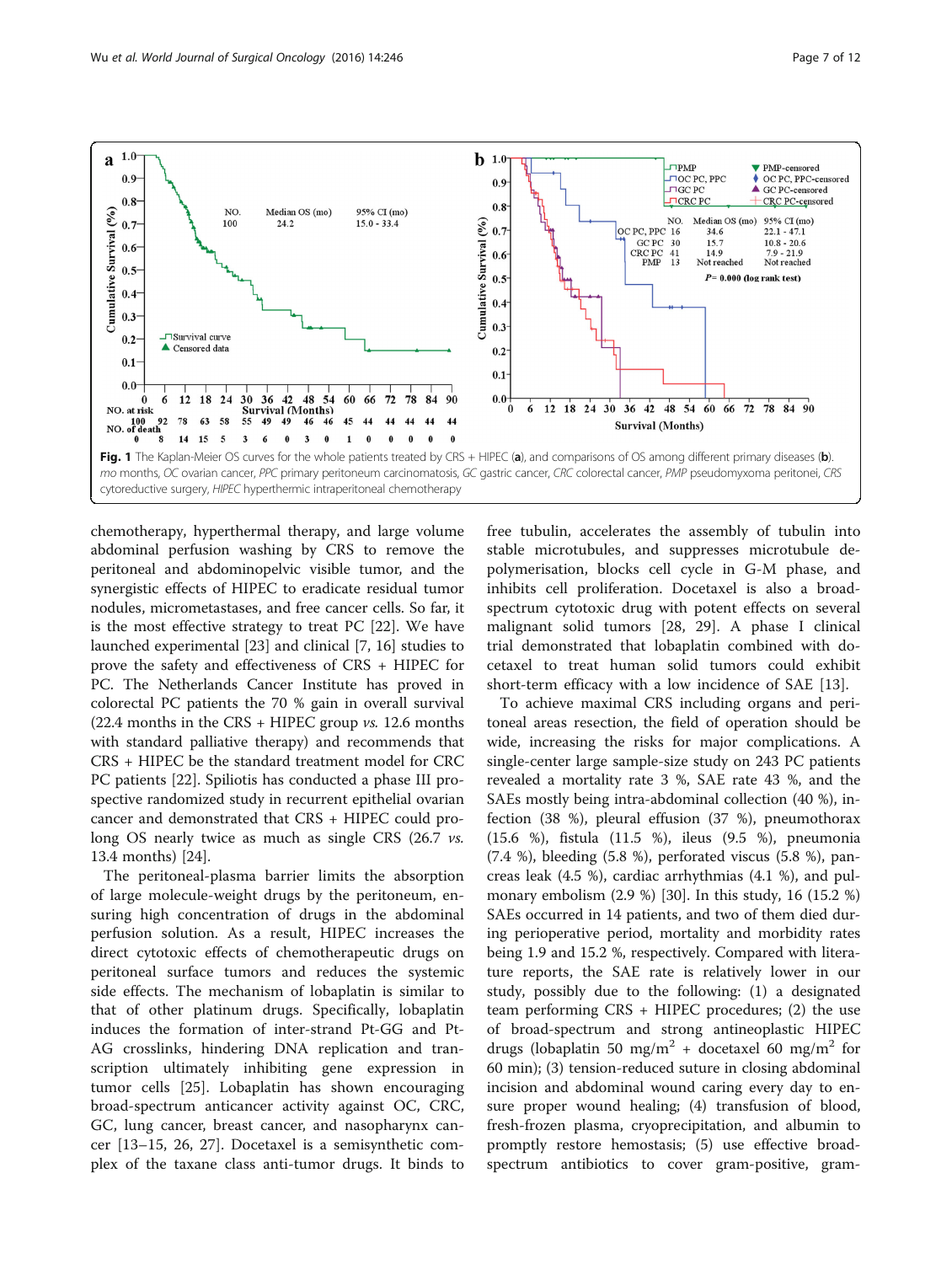| Variables                                 | Number | Median OS (mo) | 95 % CI (mo)  | $\boldsymbol{P}$ |
|-------------------------------------------|--------|----------------|---------------|------------------|
| Gender                                    |        |                |               | 0.955            |
| Male                                      | 41     | 22.7           | $6.2 - 39.2$  |                  |
| Female                                    | 59     | 24.2           | $14.2 - 34.2$ |                  |
| Age (year)                                |        |                |               | 0.608            |
| <60                                       | 71     | 22.7           | 13.4-32.0     |                  |
| $\geq 60$                                 | 29     | 25.9           | $7.0 - 44.8$  |                  |
| Primary tumor                             |        |                |               | 0.000            |
| Carcinoma of the stomach                  | 30     | 15.7           | $10.8 - 20.6$ |                  |
| Carcinoma of the colorectum               | 41     | 14.9           | $7.9 - 21.9$  |                  |
| Pseudomyxoma peritonei                    | 13     | Not reached    | Not reached   |                  |
| Carcinoma of ovary and primary peritoneum | 16     | 34.6           | $22.1 - 47.1$ |                  |
| Neoadjuvant chemotherapy                  |        |                |               | 0.128            |
| No                                        | 53     | 31.2           | 18.4-44.0     |                  |
| Yes                                       | 47     | 20.7           | $11.6 - 29.8$ |                  |
| PC timing                                 |        |                |               | 0.086            |
| Synchronous                               | 80     | 27.5           | $18.1 - 36.9$ |                  |
| Metachronous                              | 20     | 13.2           | $10.6 - 15.8$ |                  |
| PCI scores                                |        |                |               | 0.000            |
| $\leq$ 20                                 | 44     | 46.1           | $10.7 - 81.5$ |                  |
| $>20$                                     | 56     | 16.3           | $8.6 - 24.0$  |                  |
| CC scores                                 |        |                |               | 0.000            |
| $0 - 1$                                   | 63     | 42.9           | $28.3 - 57.5$ |                  |
| $2 - 3$                                   | 37     | 13.6           | $10.6 - 15.6$ |                  |
| Postoperative chemotherapy cycles         |        |                |               | 0.000            |
| <6                                        | 49     | 14.1           | $9.6 - 18.6$  |                  |
| $\geq 6$                                  | 51     | 31.9           | $24.1 - 39.7$ |                  |
| SAE                                       |        |                |               | 0.007            |
| No                                        | 86     | 31.2           | 20.5-41.9     |                  |
| Yes                                       | 14     | 12.2           | $9.5 - 15.0$  |                  |
| Ascites                                   |        |                |               | 0.095            |
| $≤1000$ mL                                | 63     | 24.2           | 13.5-34.9     |                  |
| $>1000$ mL                                | 37     | 21.2           | $4.8 - 37.7$  |                  |

<span id="page-7-0"></span>Table 4 OS comparisons stratified by major clinicopathological factors

In the original surgery calculation

OS overall survival, mo months

negative, anaerobic, and aerobic bacteria; (6) postoperative ICU monitoring; and (7) good nutritional support and quick restoration of electrolytes balance.

Detailed analysis of the 16 SAEs reveals the following features: (1) more advanced clinical stages, with median PCI 26 (range, 15–39); (2) more complex and difficult operation procedures, with median organ resections, areas of peritonectomy, CC, and operation time being 4 (range, 0–7), 8 (range, 1–10), 2 (range, 1–3), and 660 min (range, 250–760 min), respectively; (3) significantly greater negative impact of SAEs on OS, with median OS of only 12.2 (95 % CI, 9.5–15.0) months for SAEs vs. 31.2 (95 % CI, 20.5–41.9) months for non-SAEs. Therefore, more attention should be paid to selecting LPCI patients for CRS + HIPEC treatment, and intensified perioperative care to minimize the risk of SAEs.

In addition to routine hematological examination, the detection of serum TM was necessary. In this study, 82 patients had elevated serum CEA, CA125, or CA199 levels before operation, and 71 cases (86.6 %) had postoperative TM levels reduced or returned to normal. As serum CEA, CA125, and CA199 levels could reflect tumor invasiveness [\[31](#page-11-0)], peritoneal free tumor cells in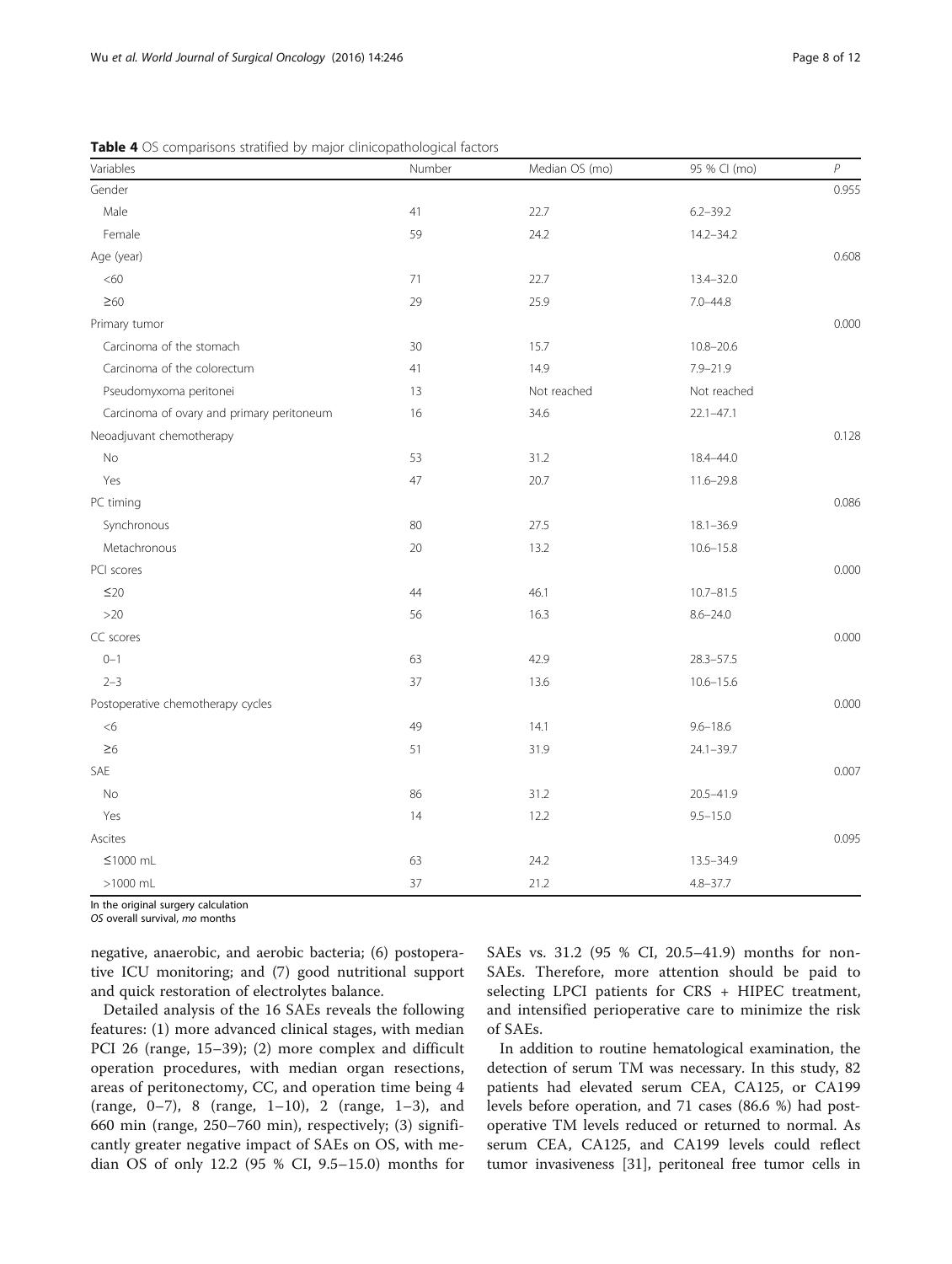<span id="page-8-0"></span>

the ascites [\[32](#page-11-0)], and proliferative activity of tumor cells in ascites or primary tumor [[33\]](#page-11-0), respectively, the reduction of these TM could provide direct evidence that CRS + HIPEC is effective to control PC.

The median OS for the 100 patients was 24.2 (95 % CI,  $15.0-33.4$ ) months, with the  $1-$ ,  $3-$ , and  $5$ -year survival rates being 77.5, 32.5, and 19.8 %, respectively. From this study, several lines of evidence could be obtained to support the comprehensive strategy for PC. First, the median disease specific OS could reach 31.2 and 27.5 months for patients with non-neoadjuvant chemotherapy and synchronous PC, but 20.7 and 13.2 months for those with neoadjuvant chemotherapy and metachronous PC. Although such differences did not reach statistical significance, possibly due to followup time and sample size, the data do suggest that nonneoadjuvant chemotherapy and synchronous PC could obtain relatively better survival from the therapy. Second, in terms of origin of PC, the PMP and OC PC achieved better OS than the others. In our study, the median OS of OC PC, GC PC, and CRC PC was 34.6, 15.7, and 14.9 months, respectively, similar to the literature reports of 26.7, 12.0, and 13.7 months [\[7, 16](#page-11-0), [24](#page-11-0)], respectively, suggesting that CRS + HIPEC with lobaplatin and docetaxel to treat PC can achieve acceptable clinical outcome. Third, in terms of PCI, 56 % of the total patients in this study had HPCI, and the median OS was 16.3 (95 % CI, 8.6–24.0) months. The results suggest that HPCI patients could still benefit from CRS + HIPEC rather than the traditional treatment with a poor median survival of less than 6 months. However, it was significantly shorter than the median OS of 46.1 (95 % CI, 10.7–81.5) months for LPCI. Fourth, in terms of CC score, 63 % of PC patients with CC0-1 CRS achieved a median OS of 42.9 (95 % CI, 28.3–57.5) months, much longer than the median OS of 13.6 (95 %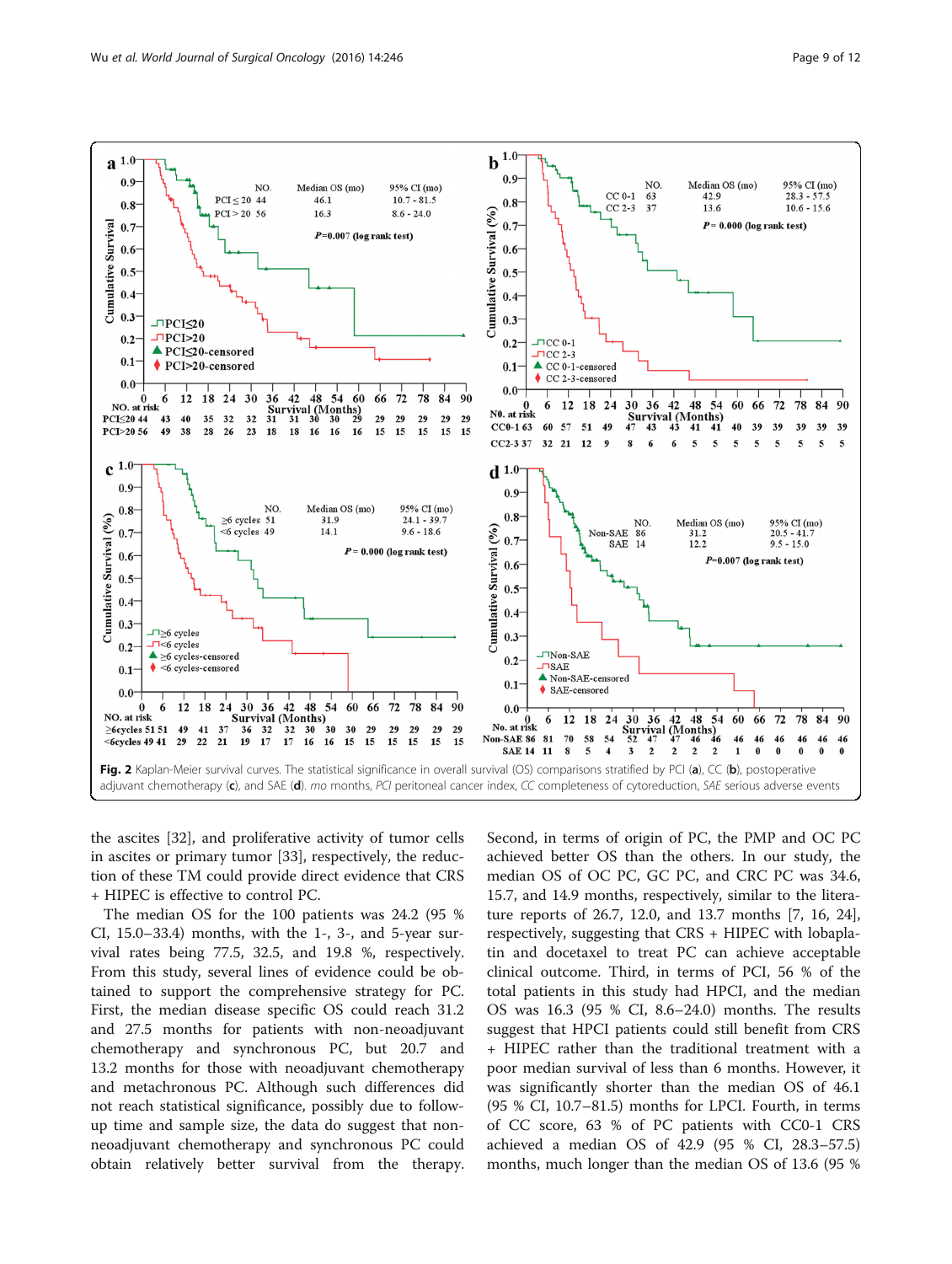Wu

| Events                                          | Gender/age<br>(year) | Primary tumor             | PC<br>time | PCI | Resection      |                | No.          | CC             | SAEs                                                                                         | Intervention <sup>c</sup> | OS (month) |
|-------------------------------------------------|----------------------|---------------------------|------------|-----|----------------|----------------|--------------|----------------|----------------------------------------------------------------------------------------------|---------------------------|------------|
|                                                 |                      |                           |            |     | Organ          | Peritoneal     | Anastomosis  |                |                                                                                              |                           |            |
| Intestinal obstruction ( $n = 5$ , 4.8 %)       | F/45                 | Colon                     | Met        | 24  | $\mathfrak{D}$ | 9              |              |                | ClO/Al                                                                                       | CT                        | 64.5, D    |
|                                                 | M/40                 | Colon                     | Met        | 23  | $\mathbf{0}$   | 3              | $\mathbf{0}$ | 2              | IIO/AI                                                                                       | <b>CT</b>                 | 12.2, $D$  |
|                                                 | F/23                 | Stomach                   | Syn        | 30  |                | 2              | 2            | 2              | ClO/Al                                                                                       | CT                        | 2.3, D     |
|                                                 | F/52                 | Colon                     | Syn        | 15  | $\mathbf 0$    | 8              | $\mathbf{0}$ |                | IIO/AI                                                                                       | CT                        | 58.8, S    |
|                                                 | F/31                 | Colon                     | Met        | 24  | 5              | 9              |              |                | CIO/AI and combined gastroplegia                                                             | <b>CT</b>                 | 21.2, D    |
| Intestinal leakage ( $n = 4$ , 3.8 %)           | F/26                 | Colon                     | Syn        | 33  | $\overline{2}$ | 3              |              | 3              | Limited peritonitis syndrome                                                                 | <b>CT</b>                 | 12.6, $D$  |
|                                                 | F/40 <sup>a</sup>    | Stomach                   | Syn        | 28  | 5              | 9              | 3            | $\overline{2}$ | Staphylococcus aureus and fungus<br>infection, generalized peritonitis,<br>abdominal abscess | <b>CT</b>                 | 5.5, D     |
|                                                 | M/24 <sup>a</sup>    | Colon                     | Syn        | 16  | 7              |                |              |                | Generalized peritonitis syndrome                                                             | <b>CT</b>                 | 6.3, D     |
|                                                 | F/53                 | Ovary                     | Syn        | 39  | $\overline{4}$ | 9              |              |                | Generalized peritonitis syndrome                                                             | reoperation               | 31.8, D    |
| Septicemia ( $n = 4$ , 3.8 %)                   | F/41                 | Stomach                   | Met        | 18  | $\mathbf{0}$   | 5              | $\Omega$     | 2              | Candida parapsilosis                                                                         | CT                        | 14.1, $S$  |
|                                                 | F/40 <sup>b</sup>    | Stomach                   | Syn        | 28  | 5              | 9              | 3            | 2              | Staphylococcus aureus and<br>Candida tropicalis septicemia                                   | CT                        | 5.5, $D$   |
|                                                 | $M/24^b$             | Colon                     | Syn        | 16  | $\overline{7}$ |                |              |                | Gram-negative bacilli                                                                        | CT                        | 6.3, D     |
|                                                 | M/64                 | Pseudomyxoma<br>peritonei | Syn        | 33  | 5              | 10             |              | $\overline{2}$ | Enterococcus faecium infection                                                               | <b>CT</b>                 | 7.0, S     |
| Diarrhea ( $n = 2, 1.9$ %)                      | F/62                 | Colon                     | Met        | 25  | 6              | $\overline{7}$ | 2            | 3              | Over 8 stools per day                                                                        | CT                        | 6.0, D     |
|                                                 | F/64                 | Colon                     | Met        | 24  | 3              | 6              | 2            | 3              | Over 8 stools per day                                                                        | <b>CT</b>                 | 11.1, $D$  |
| Acute myocardium infarction<br>$(n = 1, 0.9\%)$ | F/73                 | Colon                     | Syn        | 26  | 6              | 9              | 2            |                | Grades 5                                                                                     | CT                        | 25.9, D    |

<span id="page-9-0"></span>Table 5 Detailed information on 16 cases with SAE

Common Terminology Criteria for Adverse Events version 4.0

<sup>a</sup>Two patients died of SAE

b Different SAEs developed in the same patient

<sup>c</sup>All patients recovered after intervention

M male, F female, Syn synchronous, Met metachronous, CIO complete intestinal obstruction, IIO incomplete intestinal obstruction, AI adynamic ileus, CT conservative treatment, D death, S survival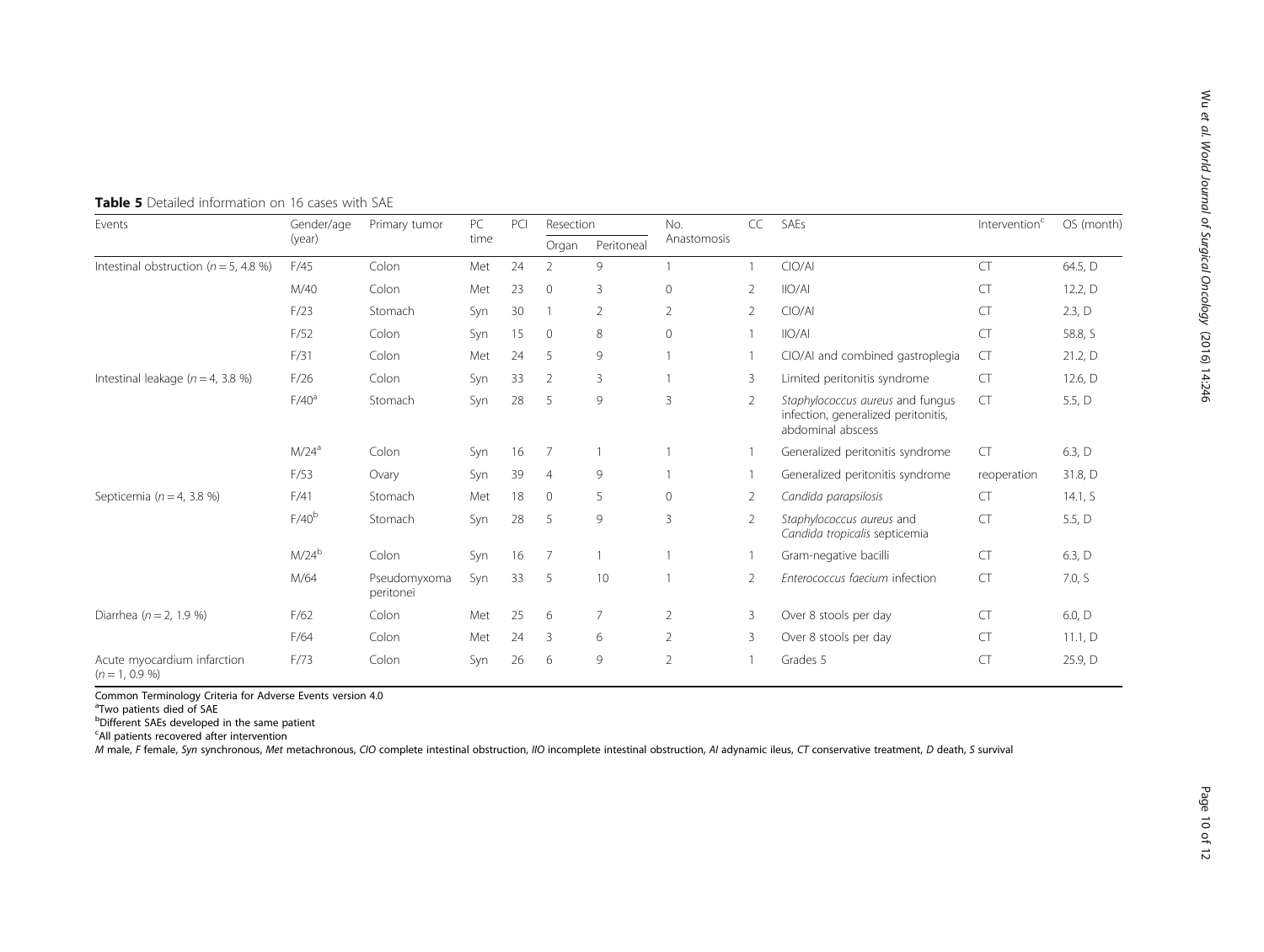CI, 10.6–15.6 months) for CC2-3 patients. Therefore, every effort should be made to maximally reduce the tumor burden. Fifth, adjuvant chemotherapy also plays a key role in the comprehensive therapeutic strategy. Appling IP + SC procedures obtains double effects on PC nodules from a bidirectional approach, which have been proved to improve survival [\[17, 20\]](#page-11-0). And 51 % of PC patients with postoperative chemotherapy  $\geq 6$  cycles reached median OS of 31.9 (95 % CI, 24.1–39.7) months, much longer than the 14.1 (95 % CI, 9.6–18.6) months for those with chemotherapy <6 cycles. These results again support the notion that LPCI, CC0-1, postoperative chemotherapy ≥6 cycles are independent factors for OS benefit [\[2](#page-11-0), [4](#page-11-0), [7](#page-11-0), [8](#page-11-0), [16](#page-11-0), [24](#page-11-0)].

To our knowledge, there have been three major publications on the combination of lobaplatin and docetaxel in clinical setting [\[13, 14, 34\]](#page-11-0). One was the observational study on patients with plural effusion or ascites [\[34](#page-11-0)]. The other two was phase I/II clinical trials on the safety and efficacy of the two agents on a variety of solid tumors. A phase I clinical trial demonstrated that lobaplatin (35 mg/m<sup>2</sup>) combined with docetaxel (60 mg/m<sup>2</sup>) to treat human solid tumors (non-small cell lung cancer 11, small cell lung cancer 2, breast cancer 2, gastric cancer 1, endometrial carcinoma 1) could exhibit shortterm efficacy (the response rate 7.1 %, the disease control rate 78.6 %) and a low incidence of SAE, such as leukopenia 30 % (grade 3), neutropenia 50 % (grades 3– 4) without non-hematological toxicities, with median chemotherapy cycles of four (range, 1–6 cycles) [\[13](#page-11-0)]. This phase I study established that the maximal tolerated dose for this chemotherapy regimen is lobaplatin 35 mg/m<sup>2</sup> combined with docetaxel 60 mg/m<sup>2</sup>, and this regimen demonstrated broad-spectrum anti-tumor properties against lung cancer, breast cancer, endometrial cancer, and gastric cancer. A phase II study evaluated the clinical efficacy and safety of lobaplatin  $(30 \text{ mg/m}^2)$ combined with docetaxel  $(75 \text{ mg/m}^2)$  on 39 patients with recurrent or metastatic nasopharygenal carcinoma [[14\]](#page-11-0). This study demonstrated 61.5 % overall response rate, 84.6 % disease control rate, and the median time of progression 10 (95 % CI, 7.3–12.8) months. The most common grade 3/4 toxicities included leucopaenia and neutropenia 17.9 %, anemia 5.1 %, and increased aminotransferase level 2.6 %. This study again demonstrated that this lobaplatin-docetaxel combination is effective against squamous cell carcinoma. A clinical observational study demonstrated that lobaplatin (20–30 mg/ m<sup>2</sup>) used in intrapleural or intraperitoneal infusion is a safe and effective treatment for patients with malignant pleural effusion or ascites from colorectal cancer or uterine cancer [[34\]](#page-11-0). Compared with these studies, our study is the first to demonstrate that the lobaplatin-docetaxle regimen used in HIPEC is safe and effective against

peritoneal carcinomatosis from colorectal cancer, gastric cancer, ovarian cancer, primary peritoneal carcinoma, and pseudomyxoma peritonei. Our dose  $(50 \text{ mg/m}^2 \text{ of}$ lobaplatin and 60 mg/m<sup>2</sup> of docetaxel) used is comparable to those reported above. And the adverse events were also comparable to the reported results.

# Conclusions

CRS + HIPEC with lobaplatin and docetaxel to treat PC is a feasible procedure with acceptable safety and can prolong the OS of patients with PC from gastrointestinal and gynecological malignancies.

#### Abbreviations

CA125: Cancer antigen 125; CA199: Cancer antigen 199; CC: Completeness of cytoreduction; CEA: Carcinoembryonic antigen; CRC: Colorectal cancer; CRS: Cytoreductive surgery; GC: Gastric cancer; HIPEC: Hyperthermic intraperitoneal chemotherapy; HPCI: High PCI; ICU: Intensive care unit; IP: Intraperitoneal chemotherapy; LPCI: Low PCI; MPM: Malignant peritoneal malignancies; OC: Ovarian cancer; OS: Overall survival; PC: Peritoneal carcinomatosis; PCI: Peritoneal cancer index; PMP: Pseudomyxoma peritonei; PPC: Primary peritoneum carcinomatosis; SAE: Serious adverse events; SC: Systemic chemotherapy; TM: Tumor markers

#### Acknowledgements

The present study was supported by Special Fund for Key Academic Discipline Development of Beijing Shijitan Hospital Affiliated to the Capital Medical University (201501), Grants for Hubei Province's Outstanding Medical Academic Leader Program (201346), and the Science Fund for Doctorate Mentors by China's Ministry of Education (No. 20120141110042).

#### Funding

Supported by Special Fund for Key Academic Discipline Development of Beijing Shijitan Hospital Affiliated to the Capital Medical University (201501), Grants for Hubei Province's Outstanding Medical Academic Leader Program (201346), and the Science Fund for Doctorate Mentors by China's Ministry of Education (No. 20120141110042).

#### Availability of data and materials

The authors respect the patient's right to privacy and protect their identity. The authors presented all the necessary information about the study in the manuscript. Raw data regarding the patient are managed strictly. Please contact the first and the corresponding authors for data request.

#### Authors' contributions

YL conceived and designed the experiments. HTW, XJY, and CQH performed the experiments. HTW, XJY, CQH, JHS, ZHJ, QZ, and YL analyzed the data. HTW, XJY, CQH, JHS, ZHJ, QZ, and YL contributed the reagents/materials/ analysis tools. HTW wrote the paper. All authors have approved the article as submitted.

#### Competing interests

The authors declare that they have no competing interests.

#### Consent for publication

All authors have given the consent to publish the study.

#### Ethics approval and consent to participate

All patients provided written informed consent form, and the study protocol was approved by the institutional review board of Zhongnan Hospital of Wuhan University.

Received: 4 January 2016 Accepted: 8 September 2016 Published online: 15 September 2016